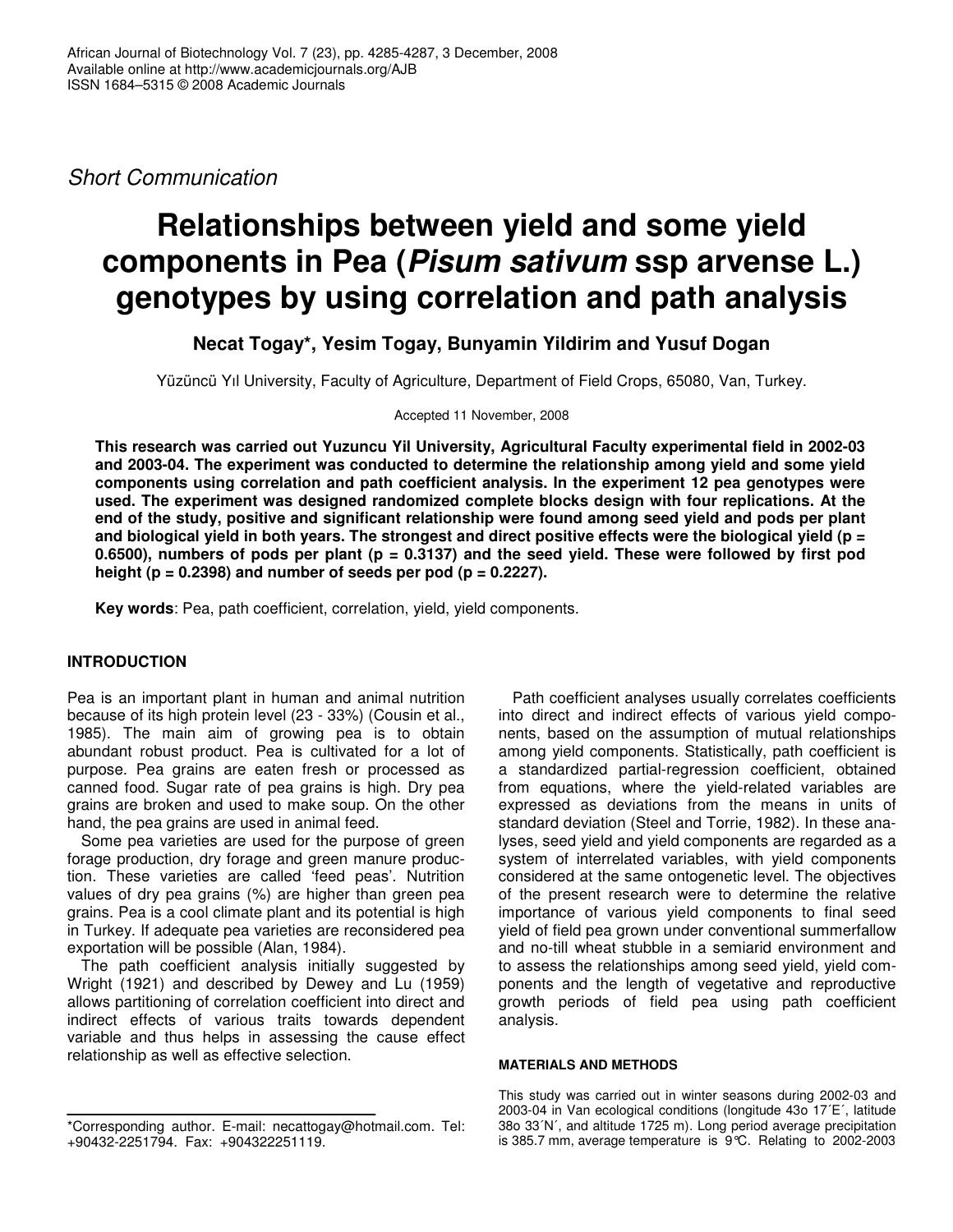|           | <b>Precipitation (mm)</b> |       |           |                             |        | Average temperature (°C) | Relative humidity (%) |           |      |  |
|-----------|---------------------------|-------|-----------|-----------------------------|--------|--------------------------|-----------------------|-----------|------|--|
| Month     | 02-03                     | 03-04 | Long term | 02-03<br>03-04<br>Long term |        | $02 - 03$                | 03-04                 | Long term |      |  |
| September | 6.4                       | 16.4  | 13.0      | 18.1                        | 17.0   | 17.2                     | 48.6                  | 64.5      | 44.0 |  |
| October   | 58.8                      | 23.6  | 45.2      | 12.8                        | 13.0   | 10.6                     | 63.4                  | 71.0      | 58.0 |  |
| November  | 49.8                      | 59.6  | 47.9      | 5.3                         | 4.5    | 4.4                      | 65.2                  | 74.3      | 66.0 |  |
| December  | 72.9                      | 14.9  | 37.3      | $-2.6$                      | 0.2    | $-0.8$                   | 69.7                  | 76.7      | 69.0 |  |
| January   | 26.1                      | 25.0  | 35.4      | $-1.3$                      | $-0.9$ | $-3.6$                   | 68.3                  | 78.8      | 68.0 |  |
| February  | 54.5                      | 39.6  | 32.5      | $-1.4$                      | $-0.6$ | $-3.2$                   | 66.3                  | 76.1      | 69.0 |  |
| March     | 83.4                      | 69.9  | 45.7      | 0.1                         | 3.7    | 0.9                      | 71.9                  | 72.3      | 68.0 |  |
| April     | 78.8                      | 26.9  | 56.6      | 8.4                         | 6.9    | 7.4                      | 73.0                  | 66.4      | 62.0 |  |
| May       | 6.4                       | 68.7  | 45.0      | 14.5                        | 12.4   | 13.0                     | 64.2                  | 67.8      | 56.0 |  |
| June      | 50.2                      | 3.1   | 18.5      | 18.2                        | 18.5   | 18.0                     | 61.5                  | 57.8      | 50.0 |  |
| July      |                           | 2.0   | 5.2       | 23.1                        | 21.4   | 22.2                     | 53.4                  | 52.7      | 44.0 |  |
| August    | 15.7                      |       | 3.4       | 22.8                        | 22.2   | 21.8                     | 56.2                  | 46.5      | 41.0 |  |
| Total     | 503                       | 349.7 | 385.7     |                             |        |                          |                       |           |      |  |
| Average   |                           |       |           | 9.8                         | 9.9    | 9.0                      | 63.5                  | 67        | 57   |  |

**Table 1.** Climatic data of Van in 2002-2003 and 2003-2004 and long term.

\*Taken from the Recording of Meteorological Department in Van (longitude 43°17´E´, latitude 38°33´N´, and altitude 1655 m) (Anonymous 2004).

and 2003-2004 total precipitations are 503 and 349.7. Average relative humidity is 63.5 and 67% in the first and the second vegetation periods (Anonymous, 2004) (Table 1). The soil has sandy loam texture and low organic matter; it has medium phosphorus, rich in potassium and lime content, and is strongly alkaline. The experiment included 12 peas genotypes (101917, 121918, 10431, B 6, 110121, 1101545, 1084222, 1131522, B 8, 1131556, 1103220 and 110121-1). The experiment was a randomized complete blocks design with four replications. There are 48 plots in the trial. Each parcel consists of 6 rows. Parcel area is  $5 \times 1.5$  m = 7.5 m2. One row each was used to separate each of the two sides of the parcel. The plants were at 0.5 m in the beginning and the end of the parcel boundary. 150 kg.ha-1 diammonium phosphate was applied to each parcel (Ceylan and Sepetoğlu, 1979). The data, which consists of 8 different characters, including seed yield, plant height, first pod height, number of branches, number of pods per plant, number of seeds per pod, biological yield and 1000 seed weight were recorded. Data on seed and biological yields of pea were recorded from the whole plot, but the yield components data were recorded from randomly selected 10 plants in each plot.

Phenotypic correlations among traits were calculated in the usual manner and coefficient analysis was carried out according to the method of Dewey and Lu (1959). The path coefficient is known as a standardizing partial regression coefficient and separates the direct and indirect effects of a correlation coefficient.

Thus, the path analysis plays an important role in determining the degree of relationship between yield and yield components.

### **RESULTS AND DISCUSSION**

In the study, simple correlation coefficients calculated among examined characteristics in pea genotypes are given Table 2. Positive significant relationships were found between seed yield and number of branches  $(r =$ 0.291<sup>\*</sup>), number of pods per plant ( $r = 0.621$ <sup>\*</sup>), biological yield ( $r = 0.853**$ ) and 1000 seed weight ( $r = 0.313*$ ). The relationship between seed yield and first pod height (r=- 0.275) was significantly negative. However, the relation-

ship between plant height and first pod height was positive  $(r = 0.831**)$  but number of branches was significantly negative  $(r = -0.312^*)$ . The relationship between number of pods per plant and biological yield (r  $= 0.535$  \*\*) and 1000 seed weight (r  $= 0.381$ \*\*) was positive and significant, the relationship between number of pods per plant and number of seeds per pod  $(r = -$ 433\*\*) was significantly negative (Table 2). The relationship between 1000 seed weight and number of seeds per pod was significantly negative  $(r = -0.638^*)$ . Ciftci et al. (2004), Erman et al. (1997) and Akdag and Sehirali (1992) have reported similar results.

The direct and indirect effects of eight examined characters on seed yield were estimated by path coefficient and shown in Table 3. Biological yield had the greatest direct effect on seed yield (p.  $c = 0.6500$ ). This character was followed by number of pods per plant ( $p = 0.3137$ ) and first pod height ( $p = 0.2398$ ), respectively. Plant height ( $p = -0.3092$ ) showed high negative direct effect on seed yield.

It is shown that, the number of pods per plant had the highest moderate indirect positive effects on seed yield via biological yieid ( $p = 0.3474$ ), while 1000 seed weight had the highest moderate indirect negative effects on seed yield via number of seeds per pod  $(p = -0.1421)$ (Table 3). Similar observations have been made by Akdag and Sehirali (1992), Erman et al. (1997), Cinsoy and Yaman (1998) and Cokkizgin and Colkesen (2007) which confirmed our results.

### **Conclusion**

In conclusion, significant (p<0.05) and positive phenotypic correlations were found for seed yield with pods per